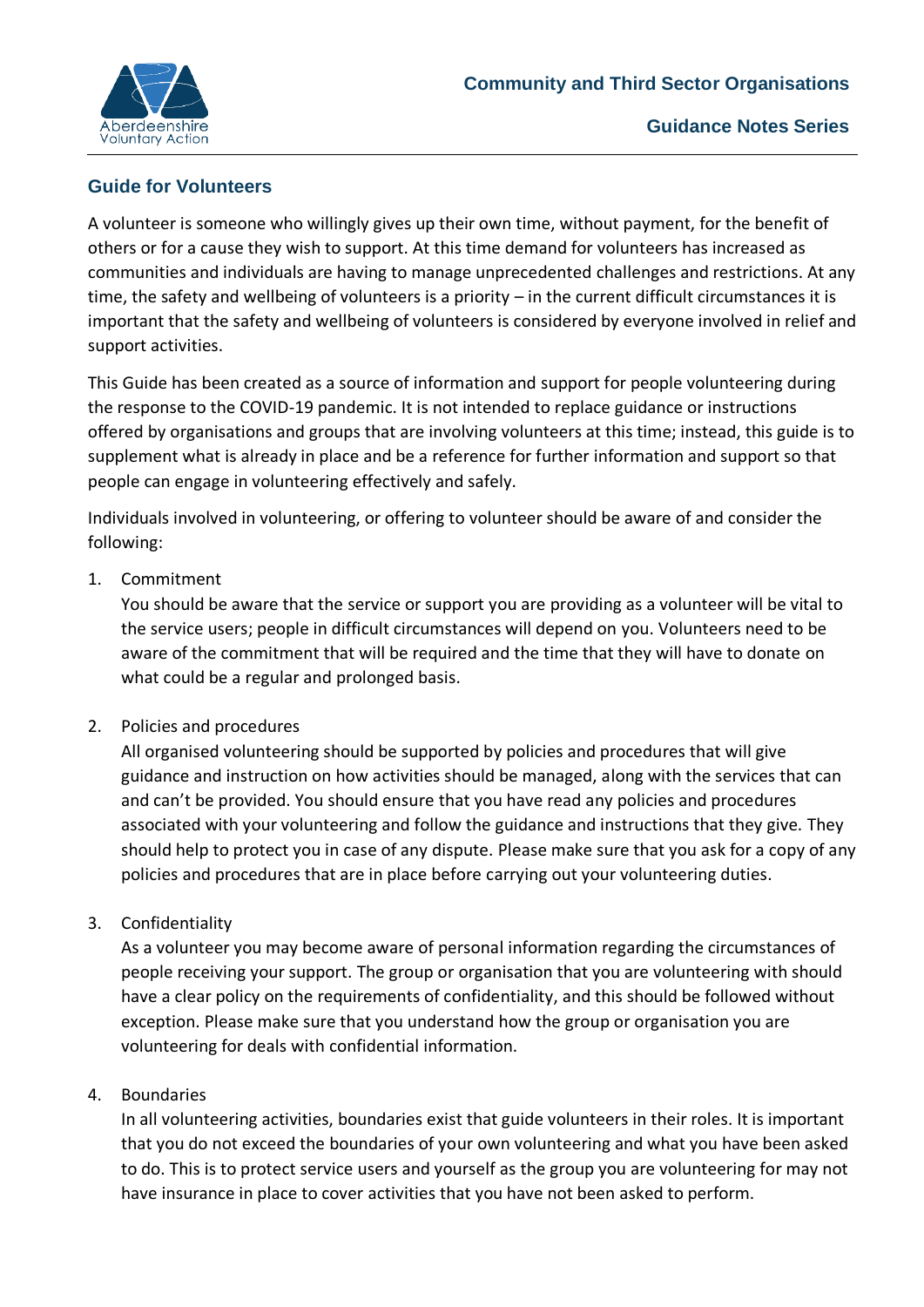### 5. Communications

Everyone has a responsibility to support effective communications. You should ensure you understand any instructions or guidance given to you and ensure that you share (within the bounds of confidentiality) any information that is required to support the aims and tasks of your volunteering. There should be a clear communications plan in place so that when messages need to be transmitted, the correct information is reaching the person who needs it. Please make sure that you fully understand how you are expected to communicate during your time as a volunteer.

## 6. Expenses

Normally expenses incurred by volunteers as a result of their duties would be reimbursed by the organisation or group. You should ensure that you are aware of what expenses, if any, can be reclaimed. You may be asked to keep any receipts and record any activities that you carry out for transparency purposes, especially if your activities have been funded by an external or publicly funded body. Please check the process for claiming legitimate expenses before beginning your activities.

## 7. Health and safety

It is the responsibility of the organisation or group that is involving volunteers to provide guidance, information and instruction that minimises risk and protects volunteers as they carry out their duties. At this time, it is more important than ever that this guidance and instruction is provided, and that all volunteers follow it without exception. If you are unsure about the risks involved in any task, please ask for further guidance and information.

### 8. Personal wellbeing

Volunteers can sometimes witness the unexpected and struggle to cope with the tasks and responsibilities associated with their volunteering. As a volunteer your own personal wellbeing should always be a priority. If you feel overwhelmed or anxious about any aspect of your volunteering, you should speak to your organisation or group coordinator. MIND has a dedicated area of their website that provides information about mental health during the current pandemic which can be found by [clicking here.](https://www.mind.org.uk/information-support/coronavirus/)

### 9. Safeguarding

It is the responsibility of the organisation or group that is involving volunteers to ensure the safety and wellbeing of everyone. This includes the volunteers and beneficiaries of their services and activities. As a volunteer you will have responsibilities to contribute to this. This should be clearly explained to you and if you have any concerns about anyone you should speak to your organisation or group coordinator.

Aberdeenshire Voluntary Action has produced a series of guidance notes for new groups and organisations which cover some of the points raised above in more detail. These can be found by [clicking here](https://www.avashire.org.uk/new-groups.html) , and they may help you to have more detailed knowledge of how to keep yourself safe and protected whilst performing volunteering activities.